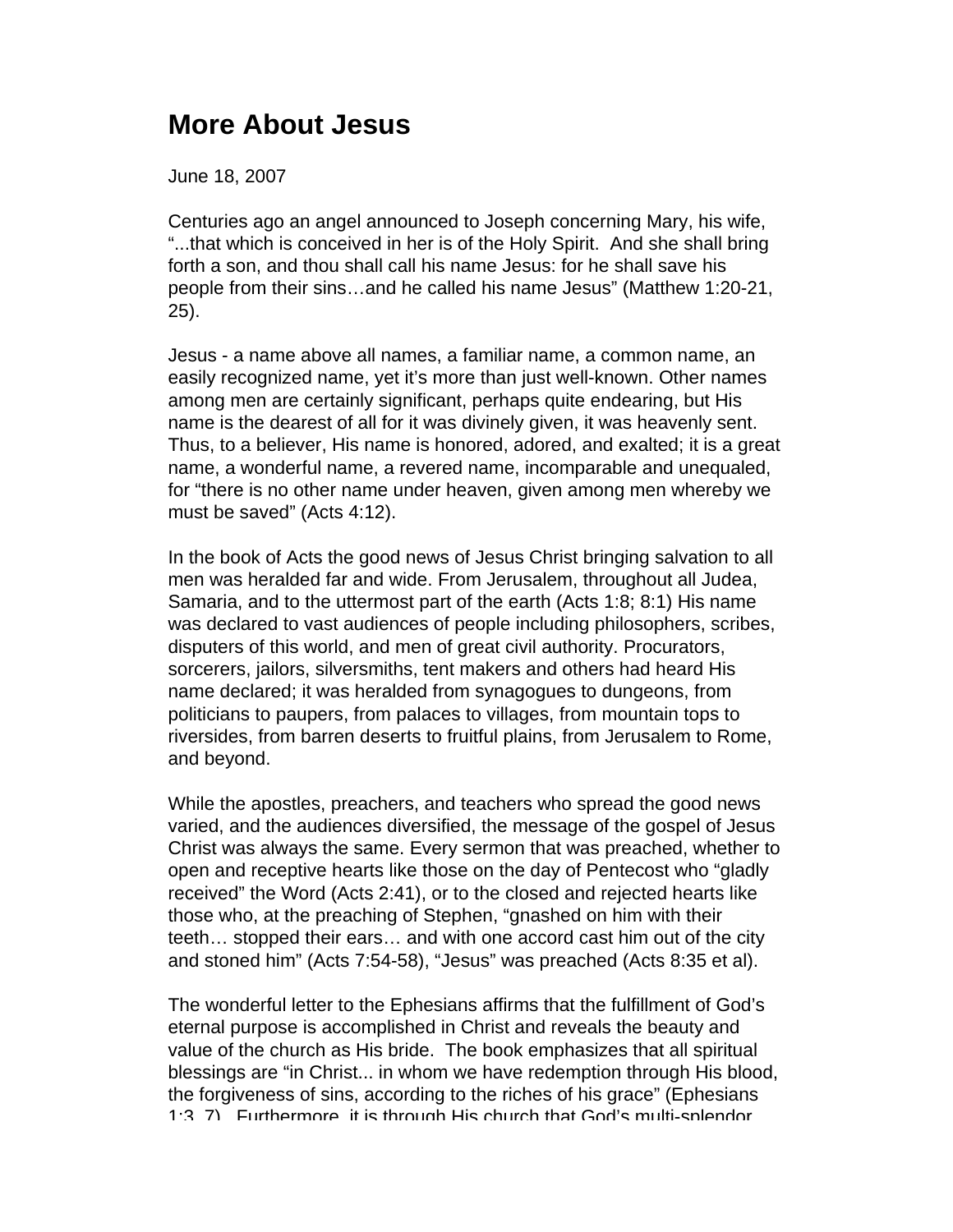wisdom is revealed (Ephesians 3:10). It quickly becomes apparent from this book that one cannot separate the name of Christ from the church anymore than one can separate His name from salvation. To preach Jesus is to preach about the church or the kingdom of Christ. To preach Jesus is to preach what He authorizes in His divine will or covenant. To preach Jesus is to preach what He requires of men and women in order for them to be saved. To preach Jesus means to preach His Word so that people can understand what the will of the Lord is (Ephesians 5:17). To preach Jesus is to preach the whole counsel of God as a means to prevent people from being led astray through their own ignorance and blindness of heart (Ephesians 4:18). To preach Jesus is to preach how to stand against the wiles of the Devil and be strong in the Lord and in the power of His might (Ephesians 6:10-11).

The theme in the book of Colossians is "Preeminence of Christ". The emphasis is upon Jesus who, as the anointed, is all sufficient! He is sufficient because He is king (Colossians 1:13), redeemer (1:14), the image of the invisible God (1:15), firstborn of all creation (1:15), creator (1:16), sustainer (1:17), He is firstborn from the dead, head of the church, preeminent in all things (1:18), reconciler (1:20), God manifested in the flesh (1:22); He is the container of all wisdom and knowledge (2:3), in Him dwells all the fullness of the Godhead bodily (2:9), and the head of all principality and power (2:10).

The writer of the book of Hebrews describes the superiority of Christ and how that He is worthy of more glory than Moses (Hebrews 3:3); that He is the mediator of a better covenant which was established upon better promises (Hebrews 8:6); that His priesthood is superior to that of the Levitical priesthood (Hebrews 7:24) for it was unchangeable and not made after the "law of carnal commandments but after the power of an endless life" (Hebrews 7:16). "Therefore, by Him let us continually offer the sacrifice of praise to God, that is, the fruit of our lips, giving thanks to His name" (Hebrews 13:15).

The above references to the books of the New Testament are but a fraction of all the passages concerning the mission and message of Jesus, the Son of God. There is always much more to know about Jesus. We can get a glimpse from other scriptures as they describe Him as "the Alpha and Omega, the beginning and the ending…which is, which was, and which is to come, the Almighty" (Revelation 1:8). He is "the blessed and only Potentate, the King of kings, and Lord of lords" (1 Timothy 6:15). He is "the Lion of the tribe of Judah, the Root of David", the "Bread of Life", the "Chief Shepherd", the "Consolation of Israel", the "Chief Corner Stone", "Wonderful Counselor, the Might God, the everlasting Father, the Prince of Peace", the "Rose of Sharon" and the "Prince of the kings" (John